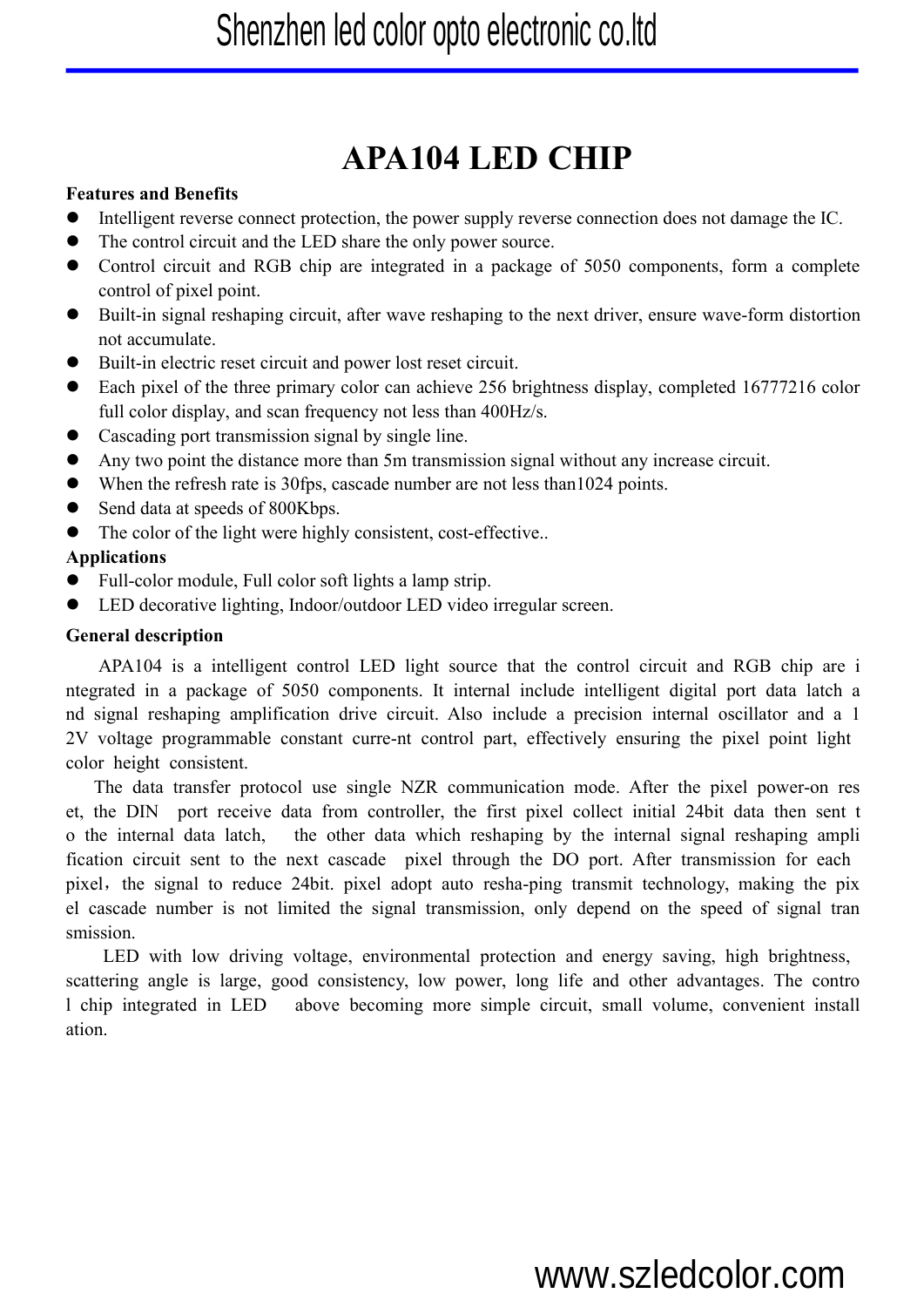#### **Mechanical Dimensions**



# **PIN configuration**



### **PIN function**

| NO. | <b>Symbol</b> | <b>Function description</b> |
|-----|---------------|-----------------------------|
|     | <b>VDD</b>    | Power supply LED            |
| 2   | <b>DOUT</b>   | Control data signal output  |
|     | VSS           | Ground                      |
| 4   | DIN           | Control data signal input   |

## **Absolute Maximum Ratings**

| <b>Prameter</b>                   | <b>Symbol</b> | <b>Ratings</b>          | Unit            |
|-----------------------------------|---------------|-------------------------|-----------------|
| Power supply voltage              | $V_{DD}$      | $+3.5 \rightarrow +5.3$ |                 |
| Input voltage                     | $\rm V_I$     | $-0.5 \sim$ VDD+0.5     |                 |
| Operation junction<br>temperature | Topt          | $-25 \sim +80$          | $\rm ^{\circ}C$ |
| Storage temperature range         | Tstg          | $-40 \rightarrow 150$   | $^{\circ}$ C    |

# **Electrical Characteristics** (T<sub>A</sub>=-20~+70℃, V<sub>DD</sub>=4.5~5.5V,V<sub>SS</sub>=0V,unless otherwise specified)

| <b>Prameter</b>     | <b>Smybol</b> | conditions            | Min                | Tpy | <b>Max</b> | Unit |
|---------------------|---------------|-----------------------|--------------------|-----|------------|------|
| Input current       | П             | $V_I = V_{DD}/V_{SS}$ |                    |     | ≔ւ         | μA   |
| Input voltage level | $V_{IH}$      | $D_{IN}$ , SET        | 0.7V <sub>DD</sub> |     |            |      |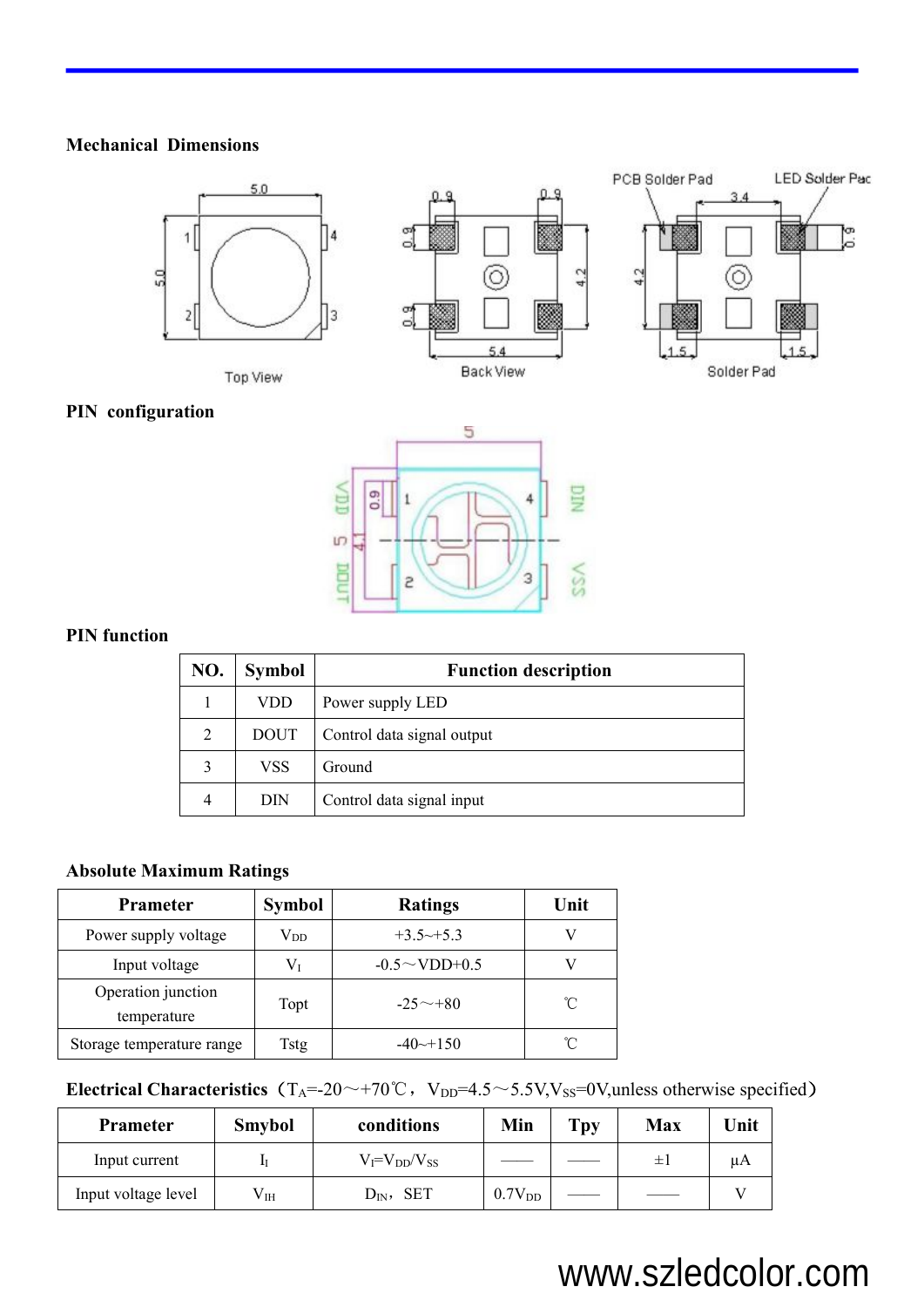|                                    | - -<br>$V$ IL                        | $\alpha$ r $\pi$<br>-SE I<br>$\mathbf{D_{IN}},$ |                                  | $\bigcap$ $\bigcap$ $\bigcup$<br>V <sub>DD</sub><br>U.J |  |
|------------------------------------|--------------------------------------|-------------------------------------------------|----------------------------------|---------------------------------------------------------|--|
| $\mathbf{v}$<br>Hysteresis voltage | - -<br>$V_{\mathcal{I}}$<br>$\cdots$ | <b>SET</b><br>$D_{IN}$                          | $\wedge$ $\wedge$ $\sim$<br>0.95 |                                                         |  |

# **Switching characteristics** (T<sub>A</sub>=-20~+70℃, V<sub>DD</sub>=4.5~5.5V,V<sub>SS</sub>=0V,unless otherwise specified)

| <b>Prameter</b>            | <b>Symbol</b>    | <b>Condition</b>                                  | Min | <b>Tpy</b> | <b>Max</b> | Unit    |
|----------------------------|------------------|---------------------------------------------------|-----|------------|------------|---------|
| Operation frequency        | Fosc2            |                                                   |     | 800        |            | KHz     |
| Transmission delay<br>time | $t_{\text{PLZ}}$ | $CL=15pF, DIN\rightarrow$<br>$DOUT, RL=10K\Omega$ |     |            | 300        | ns      |
| Fall time                  | $t_{THZ}$        | CL=300pF,OUTR/OU<br>TG/OUTB                       |     |            | 120        | $\mu$ s |
| Input capcity              | $C_I$            |                                                   |     |            | 15         | pF      |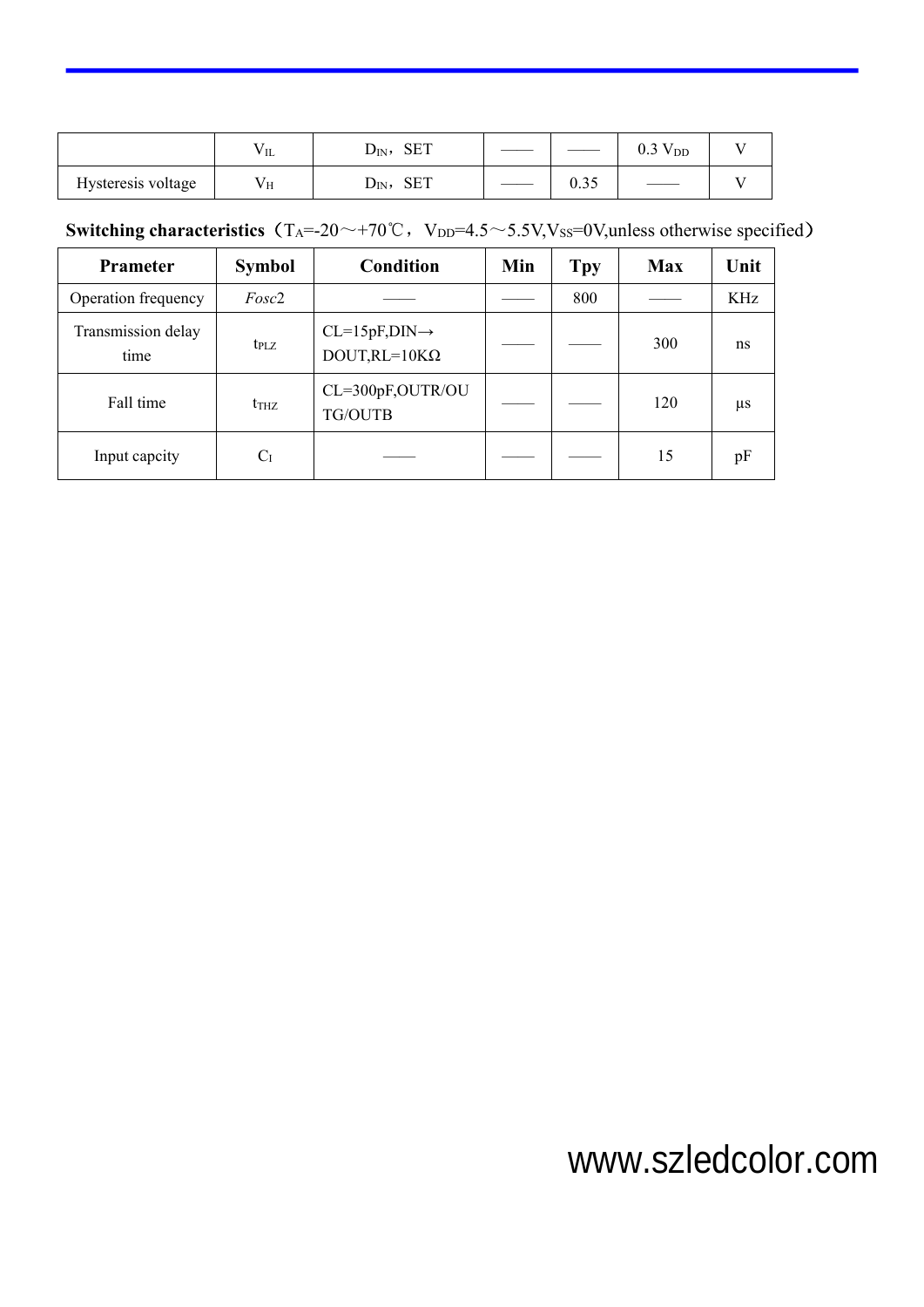| Emitting color | Model   | Wavelength(nm) | Luminous intensity(mcd) | Voltage(V)  |
|----------------|---------|----------------|-------------------------|-------------|
| Red            | 10RIMUX | 620-625        | 390-420                 | $2.0 - 2.2$ |
| Green          | 13CGAUP | 522-525        | 660-720                 | $3.0 - 3.4$ |
| <b>Blue</b>    | 13CBAUP | 465-467        | 180-200                 | $3.0 - 3.4$ |

# **LED characteristic parameter**

# **Data transfer time(** TH+TL**=**1.25µs±600ns)

| T0H              | 0 code , high voltage time | 0.35us          | $\pm 150$ ns |
|------------------|----------------------------|-----------------|--------------|
| T <sub>1</sub> H | 1 code , high voltage time | 1.36us          | $\pm 150$ ns |
| <b>TOL</b>       | 0 code, low voltage time   | 1.36us          | $\pm 150$ ns |
| T1L              | 1 code , low voltage time  | 0.35us          | $\pm 150$ ns |
| <b>RES</b>       | low voltage time           | Above $24\mu s$ |              |

# **Sequence chart:**



## **Cascade method:**

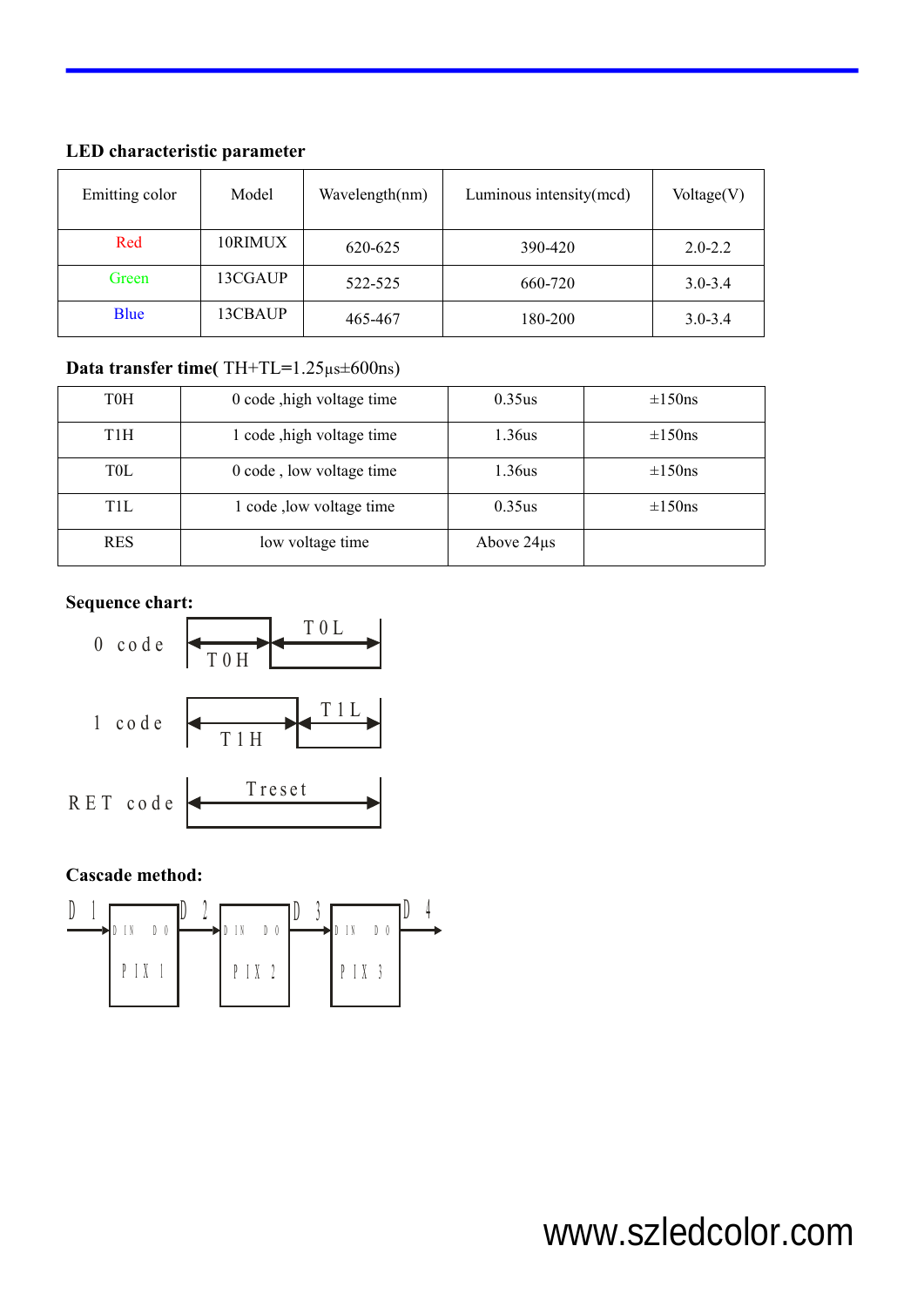#### **Data transmission method**:



Note: The data of D1 is send by MCU,and D2, D3, D4 through pixel internal reshaping amplification to transmit.

#### **Composition of 24bit data:**

Note: Follow the order of RGB to sent data and the high bit sent at first.